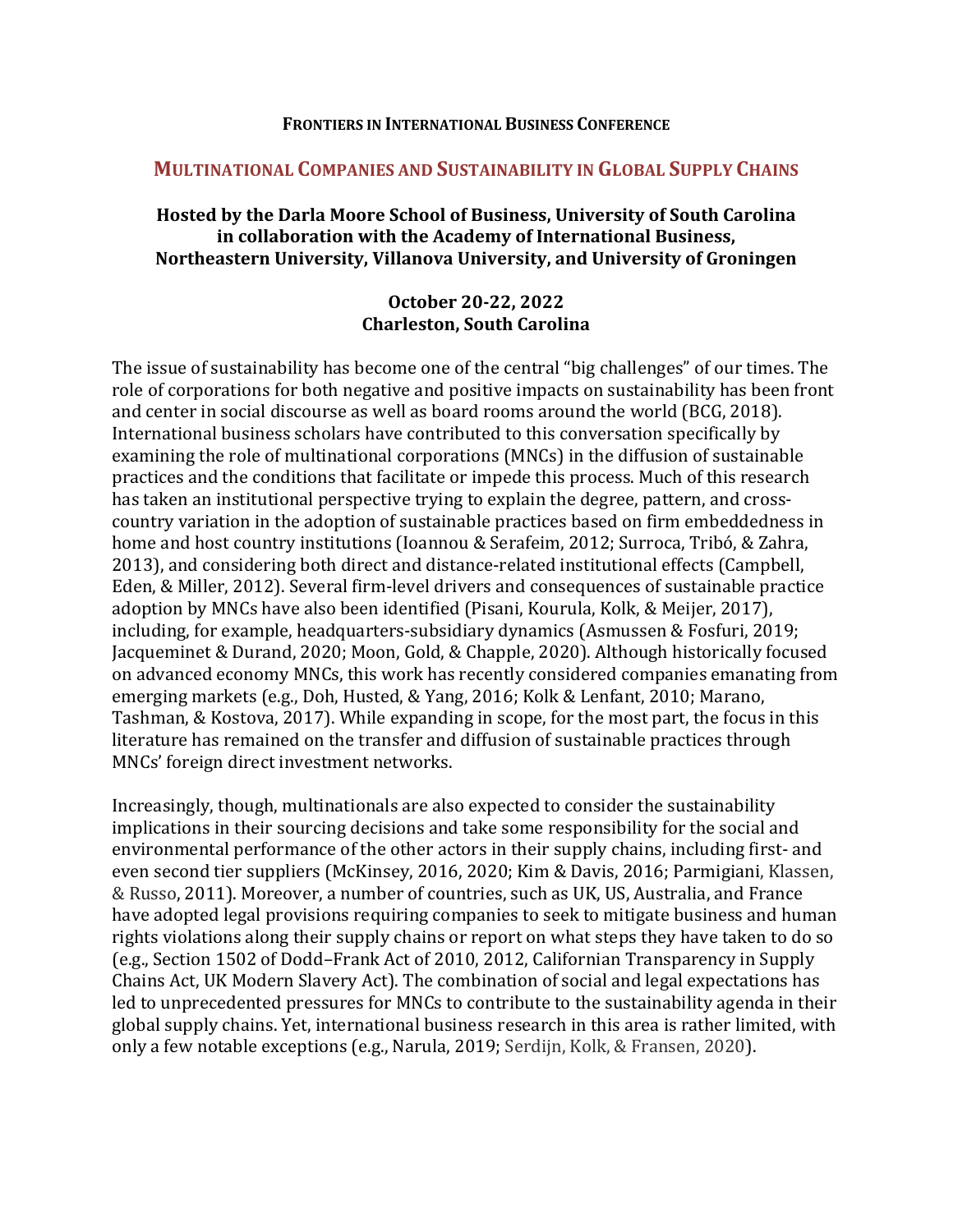The objective of the conference is to address this gap and strengthen the role of IB scholarship in studying MNCs' social and environmental impacts in global supply chains. We look for cutting edge scholarly contributions that offer novel theoretical insights and practical understandings. We recognize the importance of methodological diversity and a multidisciplinary approach, and hope to engage with ongoing research in a number of related fields including business ethics (e.g., Amaeshi, Osuji, & Nnodim, 2008), corporate governance (e.g., Bondy, Matten, & Moon, 2008), strategy (e.g., Short, Toffel, & Hugill, 2016), supply chain management (e.g., Awaysheh & Klassen, 2010), development studies (e.g., Gereffi & Lee, 2016), labor and employment relations (e.g., Anner, 2012), political science (e.g., Locke, Amengual, & Mangla, 2009), and economic geography (e.g., Mayer & Gereffi, 2010).

The conference follows a *Journal of International Business Studies (JIBS)* Special Issues on the same topic, which is currently in progress https://resourcecms.springernature.com/springer-cms/rest/v1/content/18416482/data/v2. The following are examples of research topics of great interest to the conference:

- $\circ$  Inter-firm transfer of sustainability practices between MNCs and their suppliers: How do firms diffuse such practices among their global suppliers given that they are outside of their organizational and legal boundaries? What are the main challenges and mechanisms that have proven effective in such efforts? What are the main differences and possible synergies between intra-firm and inter-firm practice transfer in this area?
- $\circ$  Supply chain governance: What are the most effective ways in which MNCs can control global suppliers, given the difficulty of monitoring their daily operations? How effective is "horizontal" multi-stakeholder governance of supply chain sustainability (involving industry associations, NGOs, labor unions, and local communities) vs. "vertical" governance that links MNCs to local suppliers? What are the strengths and limitations of these various approaches and what is the ultimate role of MNCs in them?
- $\circ$  Institutional embeddedness of supply chain sustainability: What is the role and relative salience of various institutions  $(e.g., home, host country, transactional, and global)$ impacting environmental and social performance in global supply chains? What are the limits to institutional "reach" beyond the usual organizational and political boundaries?
- $\circ$  Microfoundations of sustainability in global supply chains: What are the microfoundations of social and environmental performance in global supply chains? How do values and cognitions of business leaders affect the adoption and diffusion of social and environmental practices in that context? Is there a role for "intermediaries" in translating social and environmental expectations to suppliers, and bridging the inherent distances between the different parties? How and when sustainability practices become institutionalized or "taken-for-granted" among the various participants in global supply chains?

### **Submissions**

To ensure a vigorous discussion with novel ideas and insights, we seek participation from both leading scholars as well as colleagues who are newer to these areas of research. We encourage multidisciplinary submissions as well as manuscripts that are in different stages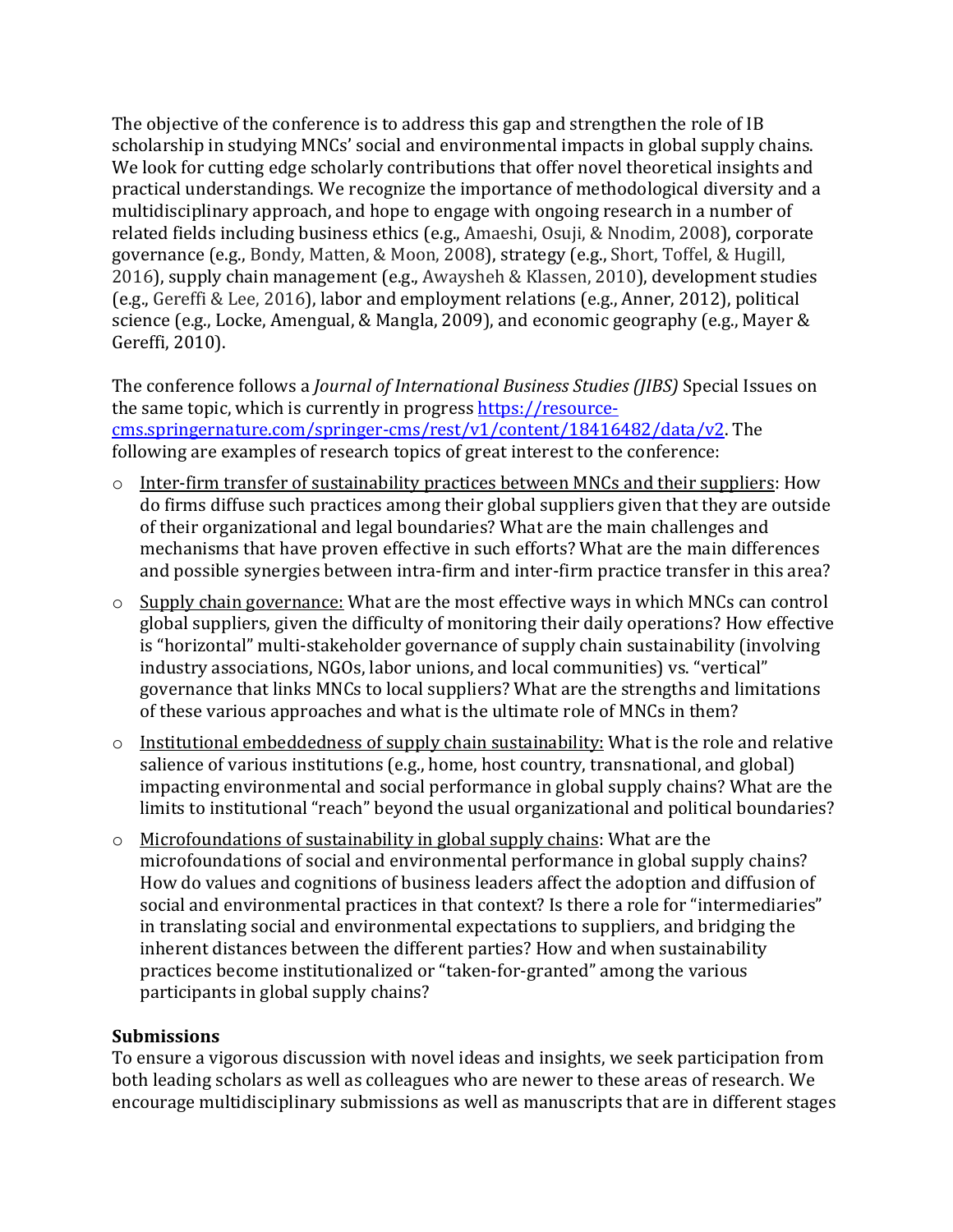of development. If interested, please submit a max. 7-page (single spaced) proposal or extended abstract of your paper through the AIB portal

 $(\text{https://meetings.aib.msu.edu/frontiers/2022/})$  in the period  $\text{July 1 - 20, 2022.}$  Proposals will be reviewed by a committee and acceptance decisions will be conveyed to authors by July 15, 2022. The conference will be limited to about 16-20 presentations and 40 participants.

## **Registration**

You must have an active AIB membership in order to register for this event. If you are not a current AIB member or your membership is set to expire before 22 October 2022, please purchase or renew before using our conference registration form.

Registration for this event opens 11 August and will be available through 31 August. The online registration form will be accessible at https://member.aib.world/forms/2022Frontiers\_Registration.asp.

# **Program and Accommodations**

The conference will be held over two days, starting in the afternoon of Thursday, October 20 and ending at noon on Saturday, October 22. There will be a full day of conference sessions on Friday plus a Saturday morning paper development workshop for those who choose to participate. In addition to the academic program, we will organize several social events including a sightseeing tour of Charleston at 3:00–5:00pm on Thursday, an opening reception on Thursday evening, and a conference dinner on Friday.

The conference venue is the Francis Marion Hotel in beautiful Charleston, SC https://www.francismarionhotel.com. For the selected proposals, we will cover the hotel costs for two nights (Thursday and Friday) for one person per proposal. More co-authors per team are welcome to join, but they will need to cover their hotel expenses. All social events as well as breakfasts and lunches on Friday and Saturday will be covered for all attendees. 

Additional information on registration, program, and hotel reservations will be posted on the conference website (. For questions regarding the academic program, please contact conference Chairs Tatiana Kostova **kostova@sc.edu** and Valentina Marano v.marano@northeastern.edu. For questions on conference housing and logistics contact Tina Poindexter at events@moore.sc.edu.

# **References**

- Amaeshi, K. M., Osuji, O. K., & Nnodim, P. 2008. Corporate social responsibility in supply chains of global brands: A boundaryless responsibility? Clarifications, exceptions and implications. *Journal of Business Ethics*, 81(1): 223-234.
- Anner, M. 2012. Corporate social responsibility and freedom of association rights: The precarious quest for legitimacy and control in global supply chains. *Politics & Society*, 40(4): 609-644.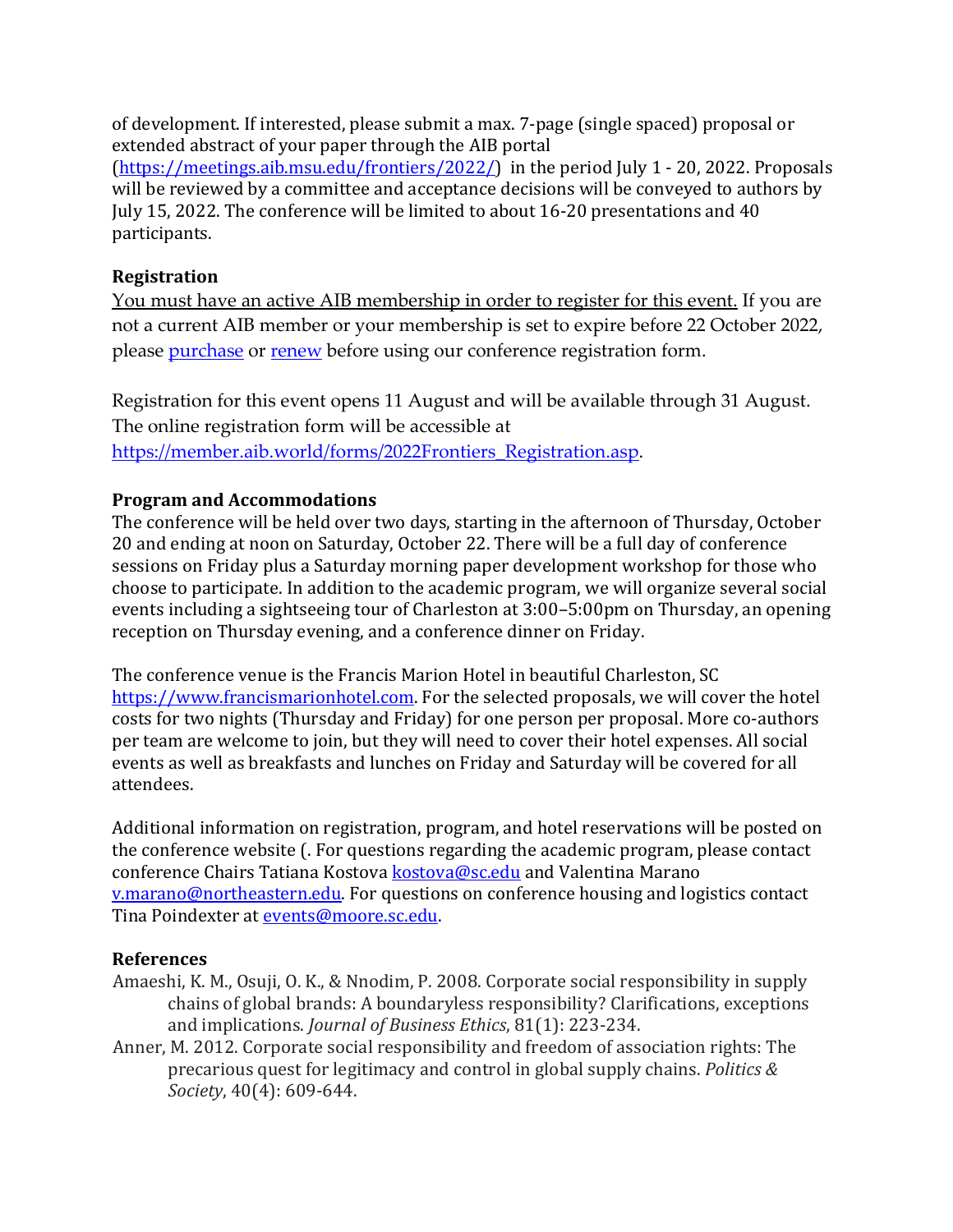- Awaysheh, A., & Klassen, R. D. 2010. The impact of supply chain structure on the use of supplier socially responsible practices. *International Journal of Operations & Production Management*, 30(12): 1246-1268.
- Bondy, K., Matten, D., & Moon, J. 2008. Multinational corporation codes of conduct: Governance tools for corporate social responsibility? *Corporate Governance: An International Review*, 16(4): 294-311.
- Campbell, J. T., Eden, L., & Miller, S. R. 2012. Multinationals and corporate social responsibility in host countries: Does distance matter? *Journal of International Business Studies*, 43(1): 84-106.
- Doh, J.P., Husted, B., & Yang, X. 2016. Ethics and corporate social responsibility in developing country multinationals. Business Ethics Quarterly, 26 (3): 301-315.
- Gereffi, G., & Lee, J. 2016. Economic and social upgrading in global value chains and industrial clusters: Why governance matters. *Journal of Business Ethics*, 133(1): 25-38.
- Ioannou, I., & Serafeim, G. 2012. What drives corporate social performance? The role of nation-level institutions. *Journal of International Business Studies*, 43(9): 834-864.
- Jacqueminet, A., & Durand, R. 2020. Ups and downs: The role of legitimacy judgment cues in practice implementation. *Academy of Management Journal*, 63(5): 1485-1507.
- Kim, Y. H., & Davis, G. F. 2016. Challenges for global supply chain sustainability: Evidence from conflict minerals reports. *Academy of Management Journal*, 59(6): 1896-1916.
- Kolk, A., & Lenfant, F. 2010. MNC reporting on CSR and conflict in Central Africa. *Journal of Business Ethics*, 93(2): 241-255.
- Locke, R., Amengual, M., & Mangla, A. 2009. Virtue or necessity? Compliance, commitment and the improvement of labor conditions in global supply chains. *Politics and Society*, 37(3): 319-351.
- Marano, V., Tashman, P., & Kostova, T. 2017. Escaping the iron cage: Liabilities of origin and CSR reporting of emerging market multinational enterprises. *Journal of International Business Studies*, 48(3): 386-408.
- Mayer, F., & Gereffi, G. 2010. Regulation and economic globalization: Prospects and limits of private governance. *Business and Politics*, 12(3): 1-25.
- McKinsey. 2016. Starting at the source: Sustainability in supply chains. Available at: https://www.mckinsey.com/business-functions/sustainability/ourinsights/starting-at-the-source-sustainability-in-supply-chains

McKinsey. 2020. Supply chain risk management is back. Available at: https://www.mckinsey.com/~/media/McKinsey/Business%20Functions/Opera tions/Our%20Insights/Supply%20chain%20risk%20management%20is%20back/ supply-risk-management-is-back.ashx

- Moon, J., Gold, S., & Chapple, W. 2020. Micro-processes of translation in the transfer of practices from MNE headquarters to foreign subsidiaries: The role of subsidiary translators. *Journal of International Business Studies*, 51(3): 389-413.
- Narula, R. 2019. Enforcing higher labor standards within developing country value chains: Consequences for MNEs and informal actors in a dual economy. *Journal of International Business Studies*, 50(9): 1622-1635.
- Parmigiani, A., Klassen, R. D., & Russo, M. V. 2011. Efficiency meets accountability: Performance implications of supply chain configuration, control, and capabilities. *Journal of Operations Management*, 29(3): 212-223.